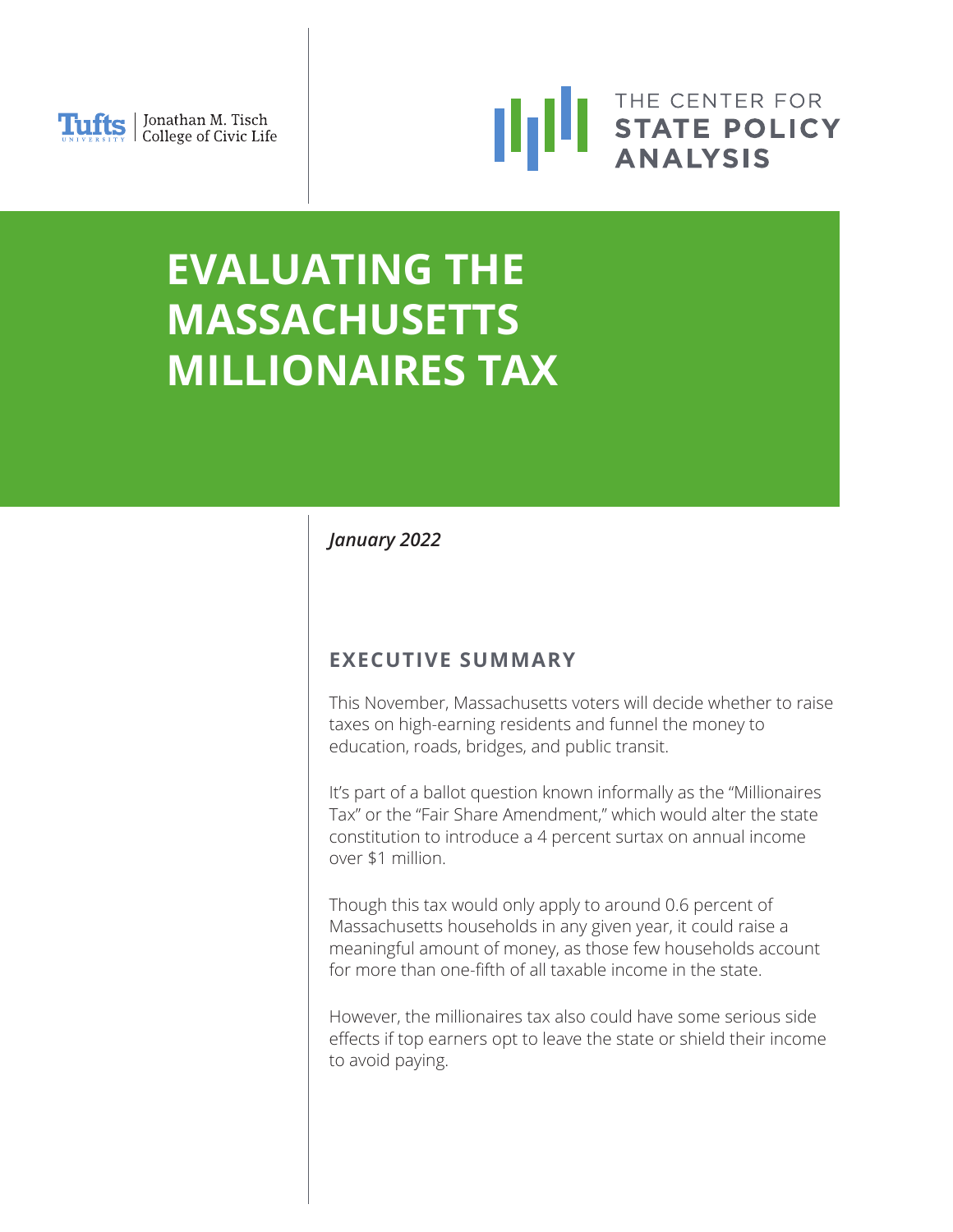Building on the latest economic research, and examining how similar taxes have affected other states, we find that:

- Factoring in expected behavioral changes by high earners, the Massachusetts millionaires tax would raise about \$1.3 billion in 2023 — and do so in a highly progressive way likely to advance racial and economic equity.
- Some high-income residents may relocate to other states, but the number of movers is likely to be small.
- Tax avoidance could be widespread, cutting substantially into the amount of revenue raised by the levy.
- Together, cross-border moves and tax avoidance would reduce millionaires tax revenue by roughly 35 percent. (Absent these responses, the tax would be expected to raise \$2.1 billion in 2023.)
- Any short-term impact on the Massachusetts economy is likely to be negligible. The long-term economic effect depends on whether the state durably increases the size of transportation and education investments or instead uses this money to support already-planned spending.

In the sections that follow, we discuss each of these findings in greater depth, while also providing fuller background on the ballot question and the make-up of the state's highest earners.

Future work from the Center for State Policy Analysis (cSPA) will consider additional opportunities and challenges associated with the millionaires tax, including its potential to curb economic and racial inequity, research on the high value of education spending, concerns about fungibility, and the risks of altering the constitution.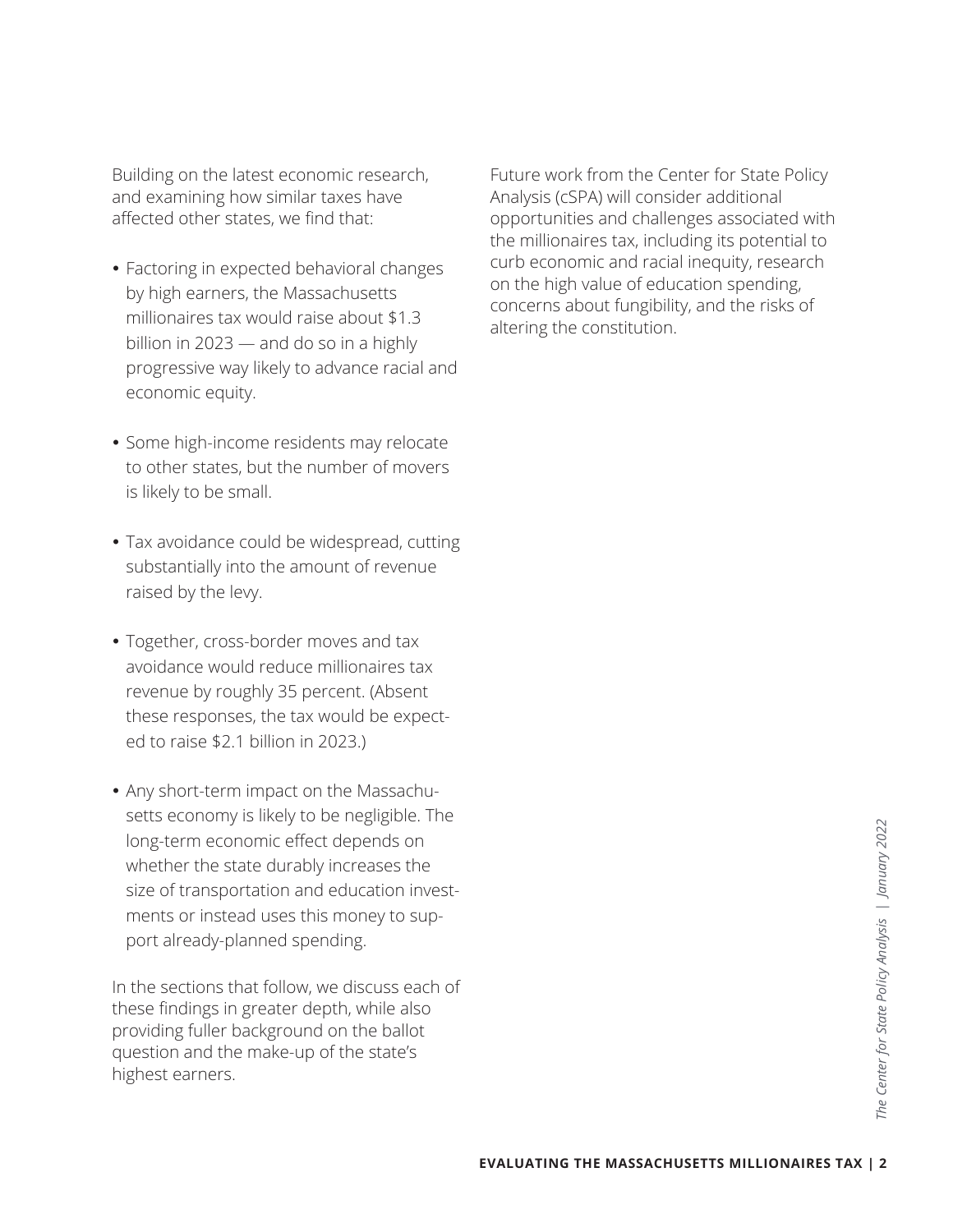### **THE BASICS OF THE MILLIONAIRES TAX**

If approved by voters, the millionaires tax proposal would introduce a new paragraph into the state constitution, with three core provisions:

- 1) Starting in 2023, taxable income exceeding \$1 million would be subject to a 4 percent surtax.
- 2) All revenue generated by this tax would be used for education and transportation, though specific funding plans would be determined by the Legislature.
- 3) Each year, the threshold for this surtax would increase with inflation, so that over time households would need to earn well over \$1 million to be subject to the tax.

The process for getting this millionaires tax proposal on the November 2022 ballot has been protracted and winding.

Whereas most ballot questions are really just new laws, this one is a constitutional amendment. And for that reason, it has involved a different, multiyear process, including a pair of votes from the Legislature. A nearly identical version was blocked by the courts in 2018, for procedural reasons that don't apply this time.

The majority of U.S. states — and the federal government — [have graduated income taxes](https://taxfoundation.org/publications/state-individual-income-tax-rates-and-brackets/) that apply higher rates to higher earnings. By contrast, Massachusetts has a flat-rate income tax; previous efforts to introduce multiple tax rates in the state have been rejected by voters.

The full text of the ballot question reads as follows:

To provide the resources for quality public education and affordable public colleges and universities, and for the repair and maintenance of roads, bridges and public transportation, all revenues received in accordance with this paragraph shall be expended, subject to appropriation, only for these purposes. In addition to

the taxes on income otherwise authorized under this Article, there shall be an additional tax of 4% on that portion of annual taxable income in excess of \$1,000,000 (one million dollars) reported on any return related to those taxes. To ensure that this additional tax continues to apply only to the commonwealth's highest income taxpayers, this \$1,000,000 (one million dollars) income level shall be adjusted annually to reflect any increases in the cost of living by the same method used for federal income tax brackets. This paragraph shall apply to all tax years beginning on or after January 1, 2023.

#### *WHO WOULD PAY?*

While very few households in Massachusetts earn over \$1 million in any given year, they account for a substantial share of total income in the state.

In 2019 — the last year for which we have complete data — there were 21,000 state taxpayers with incomes of more than \$1 million, amounting to just 0.6 percent of all households. Yet those households earned 22 percent of all taxable income in Massachusetts.

The farther you go up the income ladder, the starker this imbalance. Combining state and federal data, we estimate that Massachusetts had around 2,000 households earning above \$5 million in 2019, but those 0.06 percent of taxpayers garnered 11 percent of all income.

Salaries and paychecks comprise about a third of the income for these million-dollar-a-year households; a similar amount comes from capital gains, and another 20 percent is passed through from business income.

Salaries and paychecks comprise about a third of<br>the income for these million-dollar-a-year house-<br>holds; a similar amount comes from capital gains,<br>and another 20 percent is passed through from<br>business income.<br>Racial ine Racial inequities among big earners are trickier to pin down, as publicly available tax data doesn't generally capture details about race or ethnicity. But separate surveys suggest that non-Hispanic whites comprise nearly 90 percent of all million-dollar earners in Massachusetts, and that white families are three to four times more likely to earn seven figures than Asian, Hispanic, or Black families.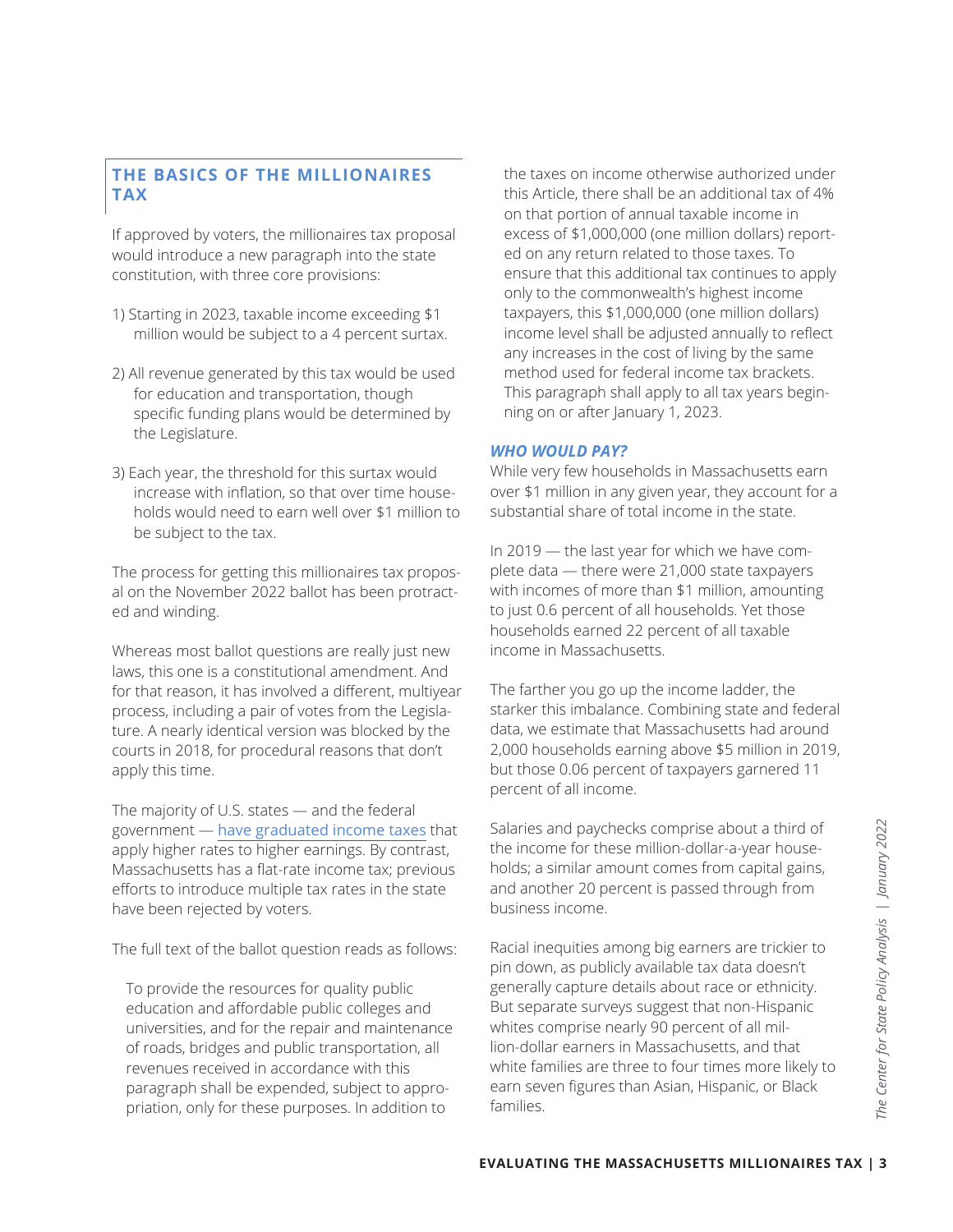#### *CHANGING FACE OF HIGH EARNERS*

One vital thing to understand about high-earning households is that they're always changing.

A very small number of taxpayers take home more than \$1 million [on a consistent basis](https://files.taxfoundation.org/legacy/docs/sr180.pdf). Indeed, just 6 percent of Americans who exceeded the threshold between 1999 and 2007 did so in every one of those years; only 20 percent did so more than half the time.

By contrast, half of all million-dollar earners between 1999 and 2007 were one-timers.

This matches what we know about life-cycle earnings. It's much more common for families to experience a one-time million-dollar windfall than to make \$1 million year after year: think of dentists who sell their practices, business-owners bought out by their partners, or individuals selling a valuable investment they've held for decades.

If Massachusetts passes a millionaires tax, such households would pay the surtax in their one high-earning year, and likely never again.

And as the tax only applies to income in excess of \$1 million, families that barely cross that threshold would owe very small amounts.

#### **ESTIMATING THE IMPACT**

To gauge the likely impact of a millionaires tax, we need to address the following questions: How many millionaires might leave the state as a consequence? How much energy would they devote to tax avoidance? And how might lawmakers spend the additional revenue?

As a starting point, we can estimate how much money the millionaires tax would generate if it had no effect on the behavior of residents with more than \$1 million in annual income. In that case, our calculations suggest it would raise \$2.1 billion from 26,200 taxpayers in 2023.

However, economic research suggests there would be some behavioral changes, which need to be incorporated into any meaningful projections.

Note, further, that there's an important asymmetry to these behavioral responses. For every additional dollar that a top earner collects in 2023, the state would receive 4 cents via the millionaires tax. But every time that person deliberately reduces their taxable income — say, by deferring capital gains — the state actually misses out on 9 cents, because it not only fails to collect the 4 cents from the millionaires tax but another 5 cents from the regular income tax.

All of our estimates incorporate this asymmetric effect, where impacted residents who move or engage in tax avoidance not only reduce expected revenues from the millionaires tax but also from the state income tax. In other words, we are calculating the net impact of a millionaires tax on total income tax revenue.

#### *MOVING OUT OF STATE*

Determining how many people might move because of the millionaires tax is a challenging endeavor, as families are constantly moving in and out of state, whether for education, warmer weather, jobs, or other opportunities.

Fortunately, in this case, we can build off a relatively robust economic literature, including studies focused on other states with similar tax changes.

The general consensus from this research is that<br>
while some high earners are indeed likely to move,<br>
the number is relatively small. Various studies that<br>
look <u>across the 50 states</u>, consider <u>recent changes</u><br>
in Califor The general consensus from this research is that while some high earners are indeed likely to move, the number is relatively small. Various studies that look [across the 50 states](http://cristobalyoung.com/development/wp-content/uploads/2018/11/Millionaire_migration_Jun16ASRFeature.pdf), consider [recent changes](https://www.nber.org/papers/w26349)  [in California](https://www.nber.org/papers/w26349), and analyze [regions of Spain](https://direct.mit.edu/rest/article-abstract/101/2/214/58521/Relocation-of-the-Rich-Migration-in-Response-to) suggest that Massachusetts might lose around 500 families, which would reduce expected millionaires tax revenue by around 5 percent and cost the state roughly \$100 million in 2023.

One reason for the relatively small number of movers is that big earners tend to be deeply connected to the communities where they live and work. Among other things, they are more likely to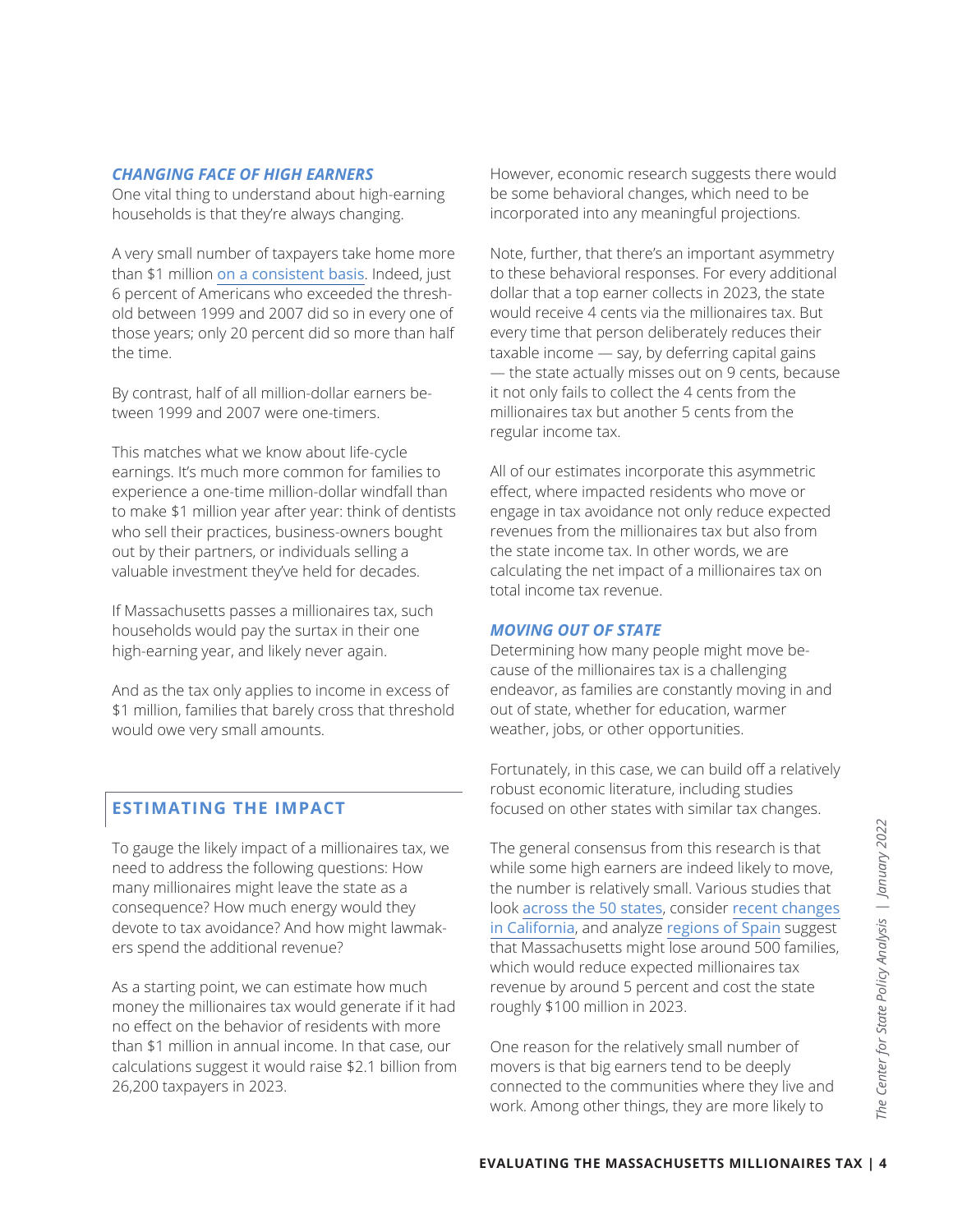be married, with kids in schools and nearby businesses to run. In Massachusetts, the average million-dollar-a-year family has twice as many kids at home as a typical household.

What's more, wealthy movers may lose access to the network of investors, mentors, and collaborators that helped drive their success.

And for the large number of taxpayers who only cross the million-dollar threshold infrequently, an interstate move may feel like an all-too-permanent solution to a very temporary issue.

Note, however, that there are still some real concerns. According to the research, the people most likely to move in the face of a tax increase are the highest-earning millionaires — and the loss of even a few of these residents could have a disproportionate effect on state coffers.

Moreover, the rise of hybrid and remote work has increased opportunities for high earners to sustain professional relationships across state lines, which could lead to a larger outflow than predicted by pre-Covid examples.

For instance, some top earners might decide to spend their time working remotely from out-ofstate vacation homes — though the counterpoint is that households with \$1 million in income have long enjoyed a high level of autonomy over their working lives.

#### *TAX AVOIDANCE*

While mobility — and the threat of millionaire movers — gets a lot of attention, the more dramatic response may be a drop in reported incomes.

To some degree, lower reported incomes may reflect a reduced incentive to work, as higher marginal tax rates can mean a smaller payoff for additional work.

But tax avoidance is the larger issue, including everything from curtailed stock trading to broader financial restructuring that shifts economic activity out of state.

One reason to expect that the millionaires tax would spur avoidance is that high-earning households have the connections and wherewithal to engage in sophisticated tax planning. Moreover, many of them are associated with partnerships and pass-through businesses that offer a lot of accounting latitude and are already known to have [high rates of tax avoidance](https://econofact.org/the-other-95-taxes-on-pass-through-businesses).

Exactly what this will mean for millionaires tax collections is uncertain. Unlike the question of relocation — where there's a fair amount of consensus among researchers — estimates of the relationship between tax rates, tax avoidance, and state tax collections vary widely.

Our central estimate is that behavioral changes related to tax avoidance would reduce revenues from the proposed tax by roughly 30 percent, or \$670 million in 2023.

But there's a wide range of possibility, in both directions. Some well-regarded research implies [far less avoidance](https://eml.berkeley.edu/~saez/saez-slemrod-giertzJEL12.pdf); evidence from California points to [larger losses](https://www.nber.org/papers/w26349).

#### *COMBINED BEHAVIORAL IMPACT*

Accounting for both effects — cross-border movers and those who decide to shelter more of their earnings — we estimate that the Massachusetts millionaires tax would raise \$1.3 billion in 2023, roughly 35 percent less than the \$2.1 billion expected without behavioral changes.

These behavioral responses will likely persist over<br>time. So long as the millionaires tax remains in<br>effect, it will increase the value of tax planning and<br>mildly reduce the incentive for high earners to<br>reside in Massachu These behavioral responses will likely persist over time. So long as the millionaires tax remains in effect, it will increase the value of tax planning and mildly reduce the incentive for high earners to reside in Massachusetts.

#### **EQUITY AND THE MASSACHUSETTS ECONOMY**

If voters decide to implement a millionaires tax, the near-term impact on the Massachusetts economy is likely to be small.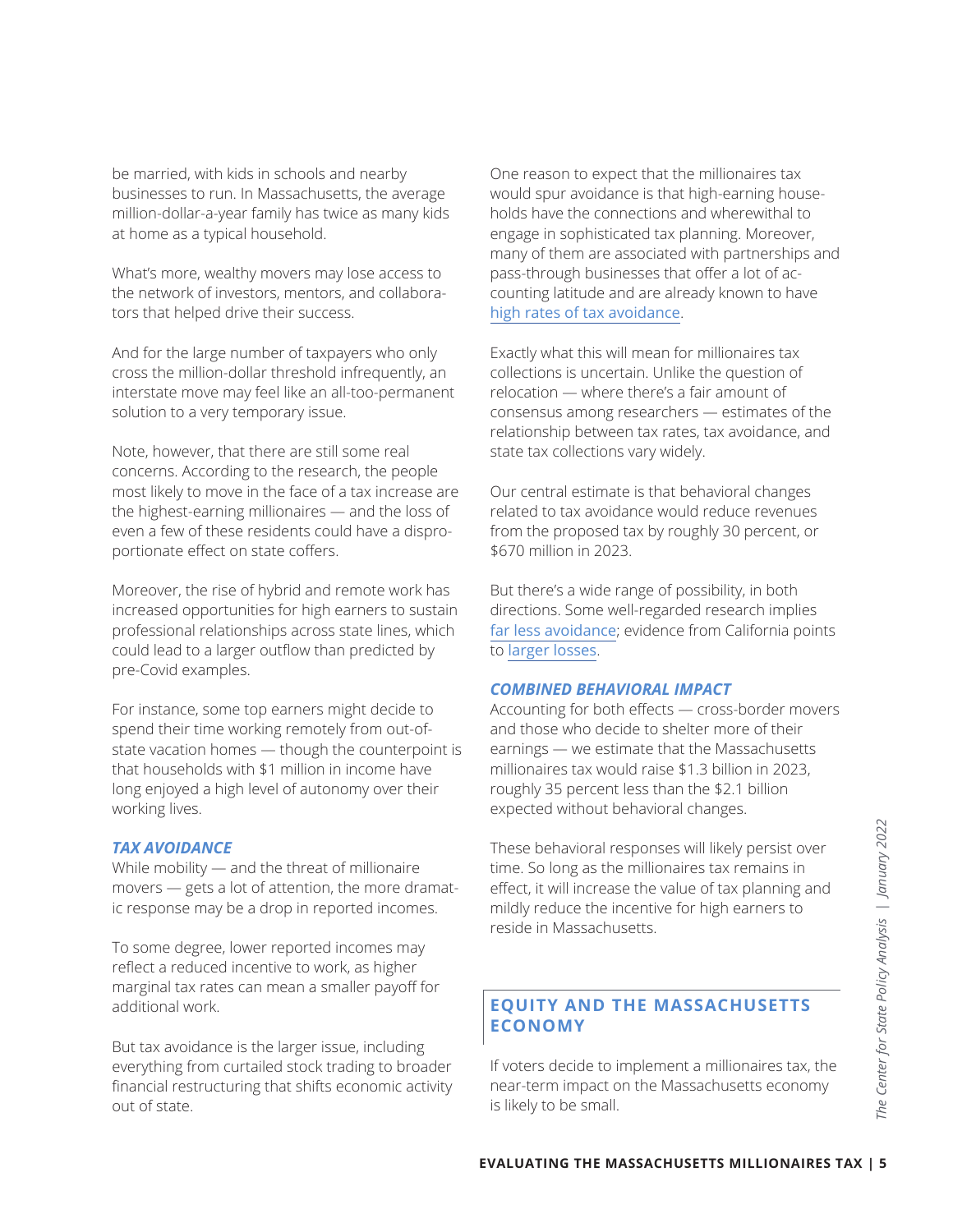Critics of the proposal sometimes argue that it would cost jobs and blunt economic growth. But just as decades of research on tax cuts have failed to reveal large stimulative effects, tax increases of this size are unlikely to meaningfully dampen economic activity.

One broad reason is that the millionaires tax is relatively small compared with the Massachusetts economy. In our estimate, it would shift about \$1.3 billion per year from private hands into public coffers, which amounts to less than 0.3 percent of total personal income in the state — not enough to drive big changes in economic activity.

What is more, corporations would be unlikely to alter their operations, as they wouldn't be affected by increases in the income tax; and while partnerships and S-corporations are more sensitive, estimates from other states suggest these shifts will be [small as well](https://nber.org/papers/w21534).

Indeed, a lot of the risks associated with a millionaires tax are really paper risks, meaning they won't curtail real economic activity.

Top earners who pursue new tax-avoidance strategies aren't actually reducing their economic gains — just the accounting of them. And among people who move out of state, many will be partial movers who do just enough to claim residence elsewhere while still spending time and money in Massachusetts.

Facing the other direction, supporters argue that the money generated by the millionaires tax would boost growth by funding productivity-enhancing investments in education and infrastructure. This is plausible over the long term, particularly given recent evidence about the value of [increased](https://psycnet.apa.org/record/2020-30963-008)  [spending on education](https://psycnet.apa.org/record/2020-30963-008).

However, there's tremendous uncertainty about how the money from the millionaires tax would actually be used, because it would still be subject to legislative appropriation and could end up displacing — rather than increasing — planned spending on education, roads, bridges, and transit. This is a

[well-known challenge with government earmarks](https://direct.mit.edu/edfp/article-abstract/15/1/136/10318/Supplement-or-Supplant-Estimating-the-Impact-of?redirectedFrom=fulltext), known as fungibility.

Even with a lockbox commitment to devote all new revenue to education, the result isn't always a large increase in education spending. Sometimes, the new money allows lawmakers to stop spending existing money on education, leaving schools in roughly the same budgetary position.

Given the high profile of the millionaires tax ballot question, it is likely that a resounding "yes" from voters would drive new investments to the intended areas, at least initially. But over the course of years and decades, that commitment could fade.

#### *BOOSTING EQUITY*

Even without knowing exactly how the money from the millionaires tax would be invested, it's likely to generate at least some improvement in racial and economic equity.

The typical dollar raised by this tax would come from an extremely high-income, white household; and however Massachusetts chooses to spend that dollar — on education, transit, transportation, or otherwise (via fungibility) — it is almost certain to end up helping families much lower down the income ladder, with some meaningful portion for the state's growing population of people of color.

**EVALUATING THE MASSACHUSETTS MILLIONAIRES TAX |**<br>
EVALUATING THE MASSACHUSETS AND RESPONSIVE THE MASSACHUSETS FOR DEVICEND-<br> **EVALUATING THE MASSACHUSETTS MILLIONAIRES TAX** | 6<br> **EVALUATING THE MASSACHUSETTS MILLIONAIRES** In a system like ours, where state spending is fairly progressive (i.e., disproportionately benefiting lower-income families) and state taxes are somewhat regressive (i.e., disproportionately benefiting high-income families), anything that raises taxes on high earners is going to shift dollars and services toward lower-income folks, including in communities of color.

Note again, however, that the extent of this redistribution ultimately depends on the fungibility question — namely whether revenue from the millionaires tax leads to new investments or just substitutes for existing spending.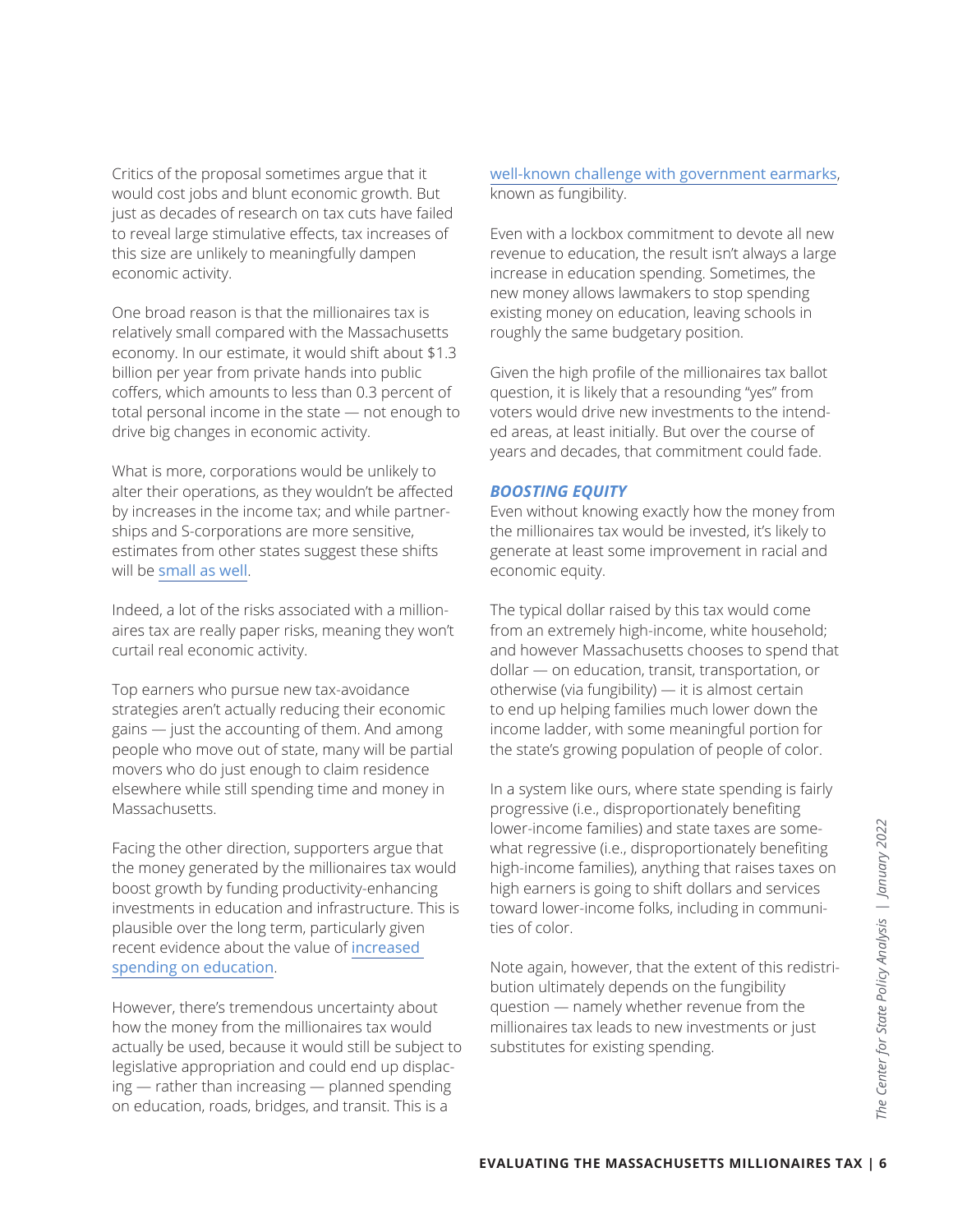## **NEXT STEPS**

In the coming weeks and months, cSPA will publish additional research on the opportunities and challenges associated with the millionaires tax ballot proposal. This includes:

- Inequality as a spur to action
- The pay-off of investments in public education
- Risks of embedding a tax in the constitution
- Fungibility as a threat to spending priorities
- The volatility of a millionaires tax
- Bracket creep, such that a growing number of households would pay this tax over time

We will also share research on other 2022 ballot questions, as part of our mission to provide nonpartisan analysis that helps lawmakers and citizens assess complex policy issues in Massachusetts.

# **METHODOLOGICAL NOTES**

The estimates in this analysis rely on public data and published economic research.

Information about the number of million-dollar earners in 2019, and their income, comes from the IRS.

Whenever possible, we use figures associated with Massachusetts. In some cases, such as estimating the number of taxpayers earning over \$5 million, we incorporate national data.

For 2023, we estimate the number of million-dollar earners and their income by calculating the trend increase between 2001 and 2019 — and then extrapolating. This also allows a straightforward calculation of the likely revenue generated by a millionaires tax, absent behavioral change.

All dollar figures are presented in current (2022) dollars, assuming a 3 percent inflation rate for the coming year.

Information about the racial make-up of millionaire-earners comes from the 2019 American Community Survey via IPUMS USA, University of Minnesota. This survey data is known to undercount very high earners, and so should be considered a supplement to IRS tax data.

To understand the likely impact of behavioral responses, we calculate the marginal tax changes associated with the 4 percent millionaires surtax and then apply established elasticities to see how a tax of that size would affect revenue.

For likely movers, we focus on results in key papers from [Young, Varner, Lurie, and Prisinzano](http://cristobalyoung.com/development/wp-content/uploads/2018/11/Millionaire_migration_Jun16ASRFeature.pdf), [Agrawal and Foremny](https://direct.mit.edu/rest/article-abstract/101/2/214/58521/Relocation-of-the-Rich-Migration-in-Response-to), and [Rauh and Shyu](https://www.nber.org/papers/w26349). We find that their results imply a likely loss of 250 - 1,000 million-dollar earners in Massachusetts, with a central estimate of 500.

For tax avoidance and income reductions, the range of estimates is wider. Applying the methods and elasticities from work by [Saez, Slemrod, and](https://eml.berkeley.edu/~saez/saez-slemrod-giertzJEL12.pdf)  [Giertz](https://eml.berkeley.edu/~saez/saez-slemrod-giertzJEL12.pdf), [Mertens and Olea](https://academic.oup.com/qje/article-abstract/133/4/1803/4880451), and [Rauh and Shyu](https://www.nber.org/papers/w26349), we find estimates of revenue losses from \$170 million to \$1.4 billion, with a central estimate of \$670 million based on an income elasticity of 1.

**EVALUATING THE MASSACHUSETTS MILLIONAIRES TAX | 7**<br> **EVALUATING THE MASSACHUSETTS MILLIONAIRES TAX | 7**<br> **EVALUATING THE MASSACHUSETTS MILLIONAIRES TAX** | 7 Anyone interested in a fuller discussion of our methodology and findings should reach out directly to cspa@tufts.edu